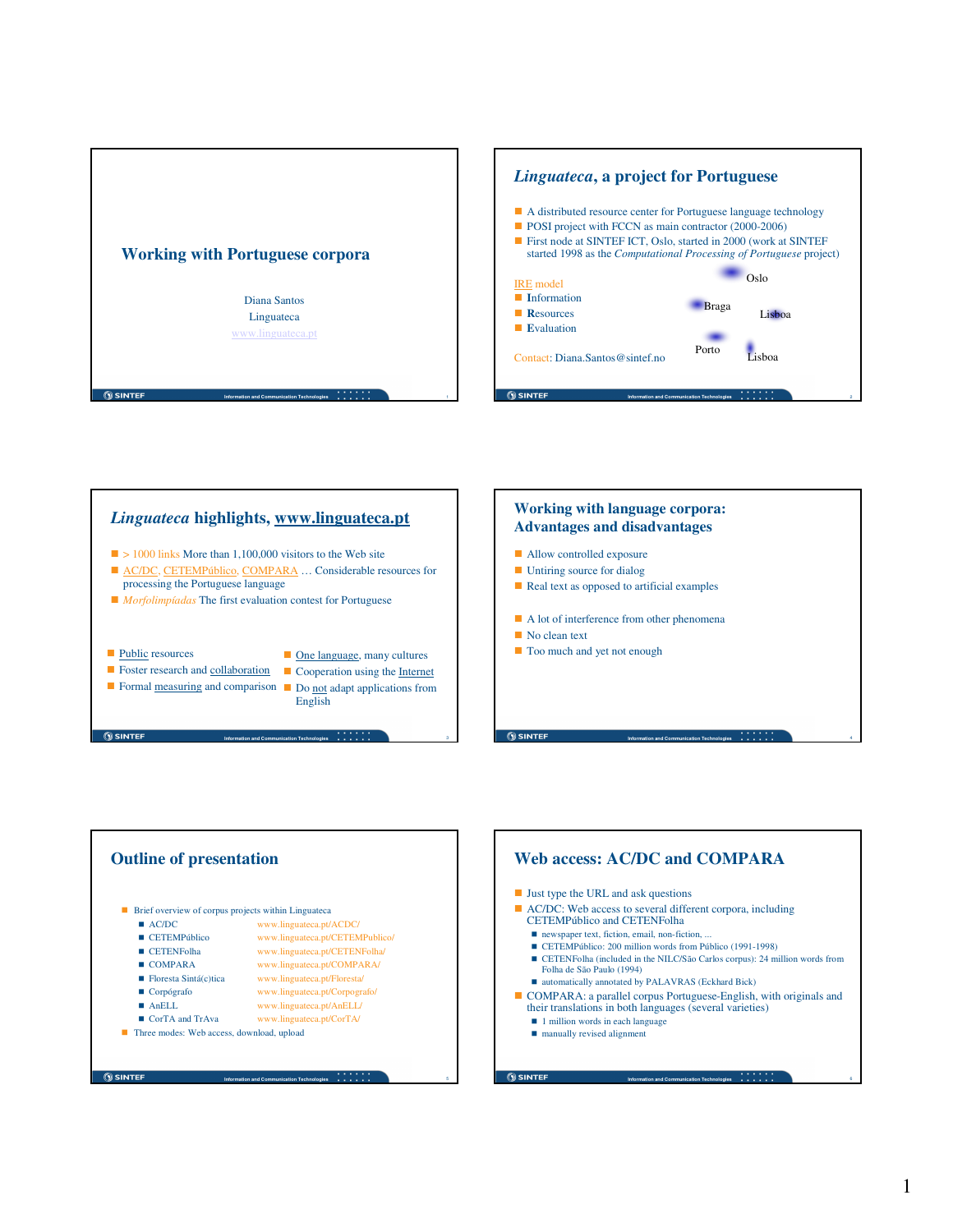# **Examples of using AC/DC** ■ "Difficult" words for students *preterir*, *premonição*, *intervindo* **Meaning subtleties** *grade* vs. *gradeamento; argumento* vs. *guião* **Collocations** *claro, engraçado* Comparative constructions

#### **AC/DC (cont.)**

- Use of modals in reported speech
- **Productive sufixing**
- Aspectualizers (*andar a*, *estar a*, *ir –indo*)

**Information and Communication Technologies** 8

**Information and Communication Technologies** 10

**Information and Communication Technologies** 12

- Awareness of the other variant
- *absolutamente*, *imenso*
- **English interference** *alegadamente*, *suposto*

**OSINTER** 

## **What's the right translation of** *skuffelse***?**

 skuffelse: decepção, desapontamento, desencantamento, desencanto, desgosto, desilusão, desengano, engano, frustração

**Information and Communication Technologies** 7

**Information and Communication Technologies** 9

**Information and Communication Technologies** 11

Procura:

**SINTER** 

**OSINTER** 

**"decepção|desapontamento|desencantamento|desencanto|desgosto| desilusão|desengano|engano|frustração"**.

Pedido: Distribuição das formas

desilusão 1783 frustração 1513 engano 1288 decepção 1017 desencanto 743 desgosto 715 desapontamento 354 desencantamento 30 desengano 14

#### **Advanced AC/DC**

- Relationships in Portuguese (*cujo*)
- Use of *seus* vs. *deles*
- Kinds of fights (*renhido*)
- **Textual and lexical organization** 
	- Accident descriptions  $\blacksquare$  <br> Concert descriptions
	- Description of people

 $\overline{w}$  sint

**SINTER** 

### **AC/DC internals** The text is tokenized

- $\blacksquare$  The text is sentence separated
- To each token, a set of features is automatically assigned by a parser
- lema pos morf func deriv
- $\blacksquare$  The corpus can thus be queried not only by the word forms but also by the values of these features

### **Contrastive studies (one half)**

- Adjectives vs PP (wooden de madeira)
- *-ing* deverbal nouns (*the moving*, *the establishing*, *the grouping*, *the computing*...)
- *viajado*, *passado* as adjectives
- $\blacksquare$  formal vs. informal (noun vs. personal infinitive)
- Movement or lack of it

**SINTEF**